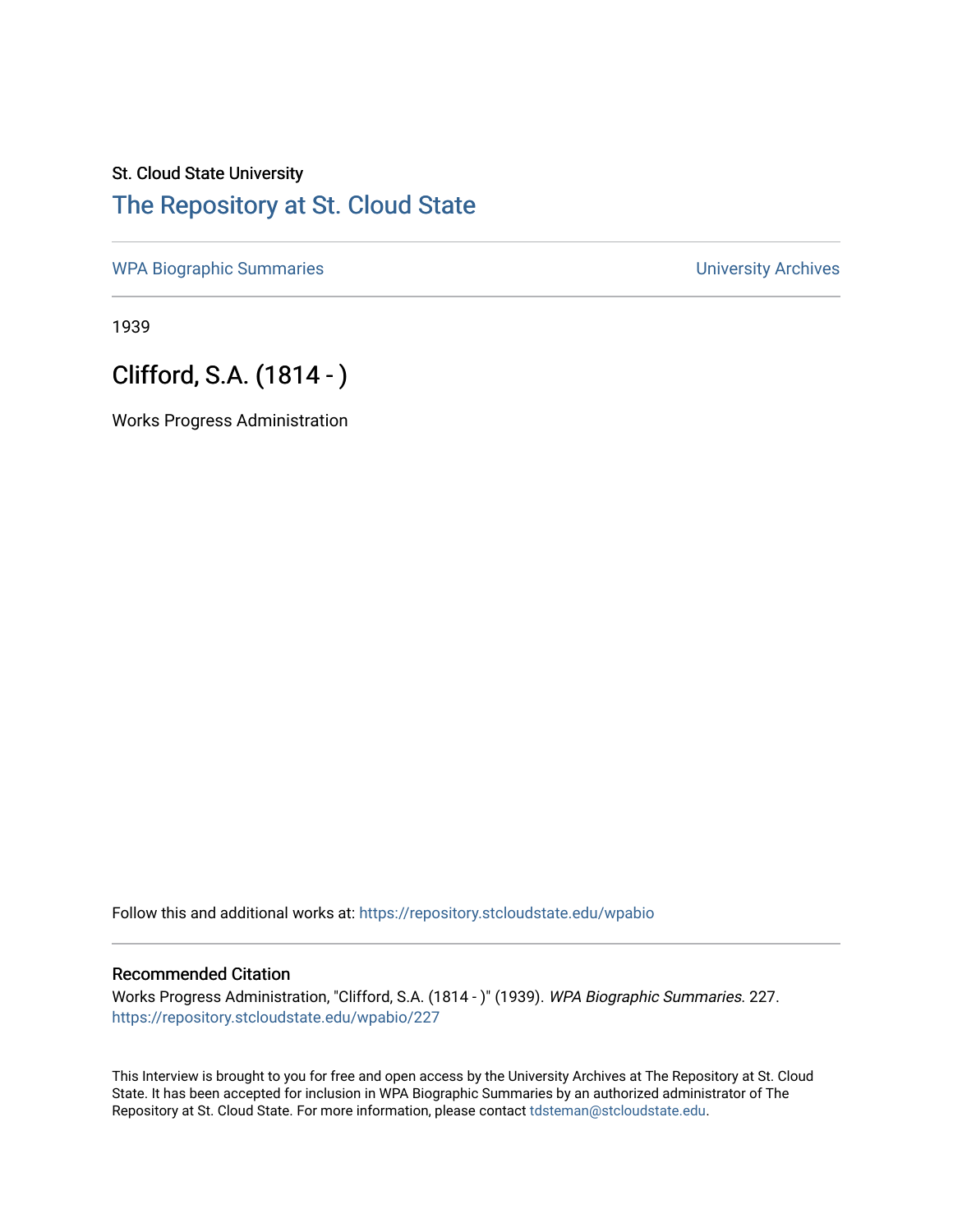CLIFFORD, S. A.

## FILE NO.  $B-237$

S. A. Clifford was born in New Hampshire in 1814, and settled in Lynden in 1856. He opened up and cultivated a large farm in an intelligent manner, and made a success of farming. He was quite prominent in town and school affairs, holding offices in both town and school.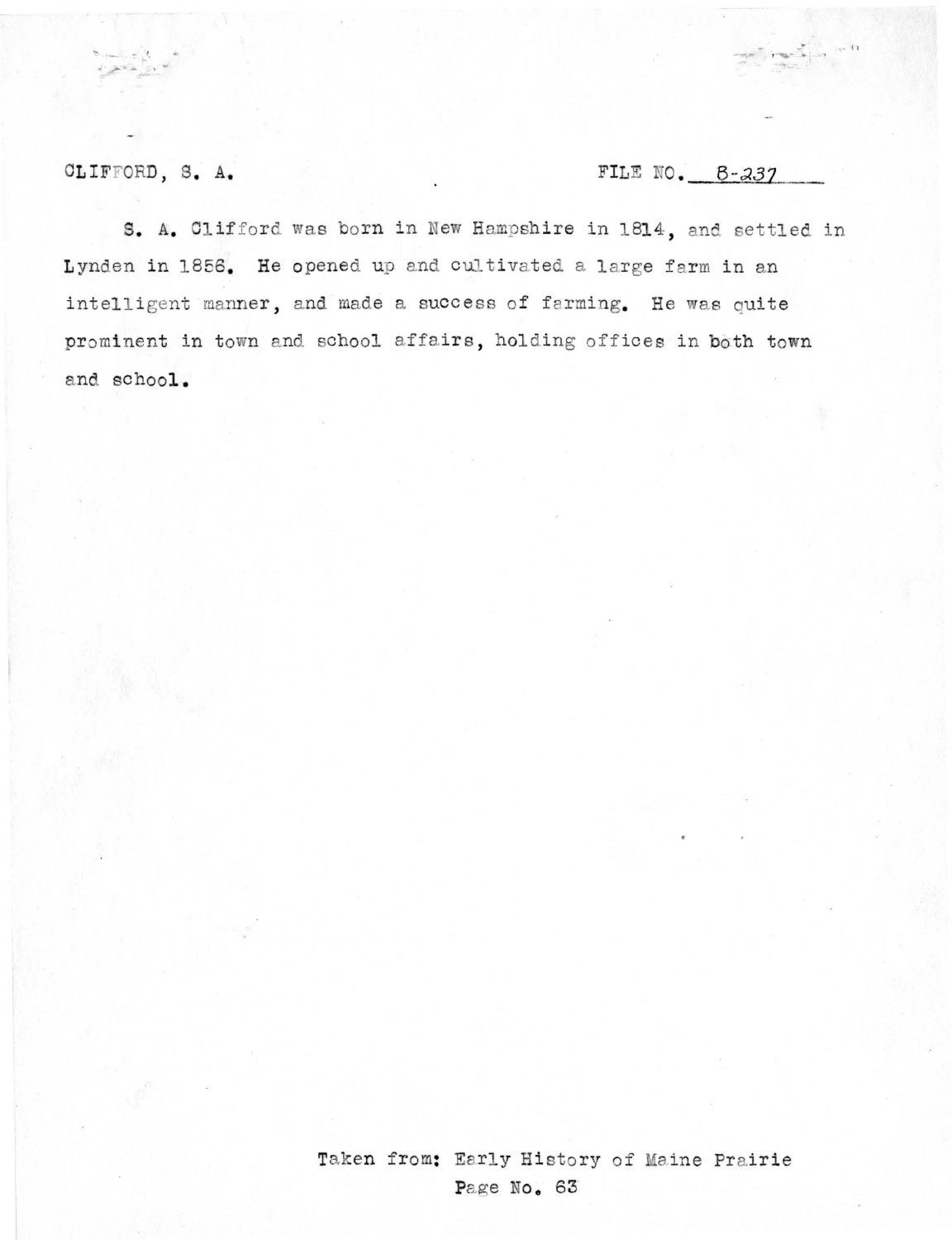| TAKEN FROM CENSUS RECORDS OF 1860              |               |
|------------------------------------------------|---------------|
| Enumerated July 14, 1860 by -- C. Grandelmeyer |               |
| Post Office -- Clearwater                      |               |
| Page No. 90                                    |               |
| Samuel Clifford                                | Age $46$      |
| $sex$                                          | Male          |
| Occupation                                     | Farmer        |
| Born                                           | New Hamoshire |
| Zresch Clifford                                | Age 40        |
| $sex$                                          | Female        |
| Occupation                                     |               |
| Born                                           | Vermont       |
| Franklin N. Clifford                           | Age 19        |
| $sex$                                          | Male          |
| Occupation                                     | Farm Laborer  |
| Born                                           | Vermont       |
| Carl H. Clifford                               | $Age$ 17      |
| Sex                                            | Male          |
| Occupation                                     | Farm Laborer  |
| ?Born                                          | Vermont       |
| George W. Clifford                             | $Agee$ 15     |
| $sex$                                          | Male          |
| Occupation                                     |               |
| Born                                           | Vermont       |

 $\mathcal{O}(\mathcal{A}_{\mathbf{m}})$  as

 $\label{eq:Ricci} \begin{array}{c} \bullet \\ \bullet \\ \bullet \end{array} \rightarrow \begin{array}{c} \left\langle \mathbf{p} \right\rangle \\ \left\langle \mathbf{p} \right\rangle \\ \left\langle \mathbf{p} \right\rangle \\ \left\langle \mathbf{p} \right\rangle \\ \left\langle \mathbf{p} \right\rangle \\ \left\langle \mathbf{p} \right\rangle \\ \left\langle \mathbf{p} \right\rangle \\ \left\langle \mathbf{p} \right\rangle \\ \left\langle \mathbf{p} \right\rangle \\ \left\langle \mathbf{p} \right\rangle \\ \left\langle \mathbf{p} \right\rangle \\ \left\langle \mathbf{p} \right\rangle \\ \left$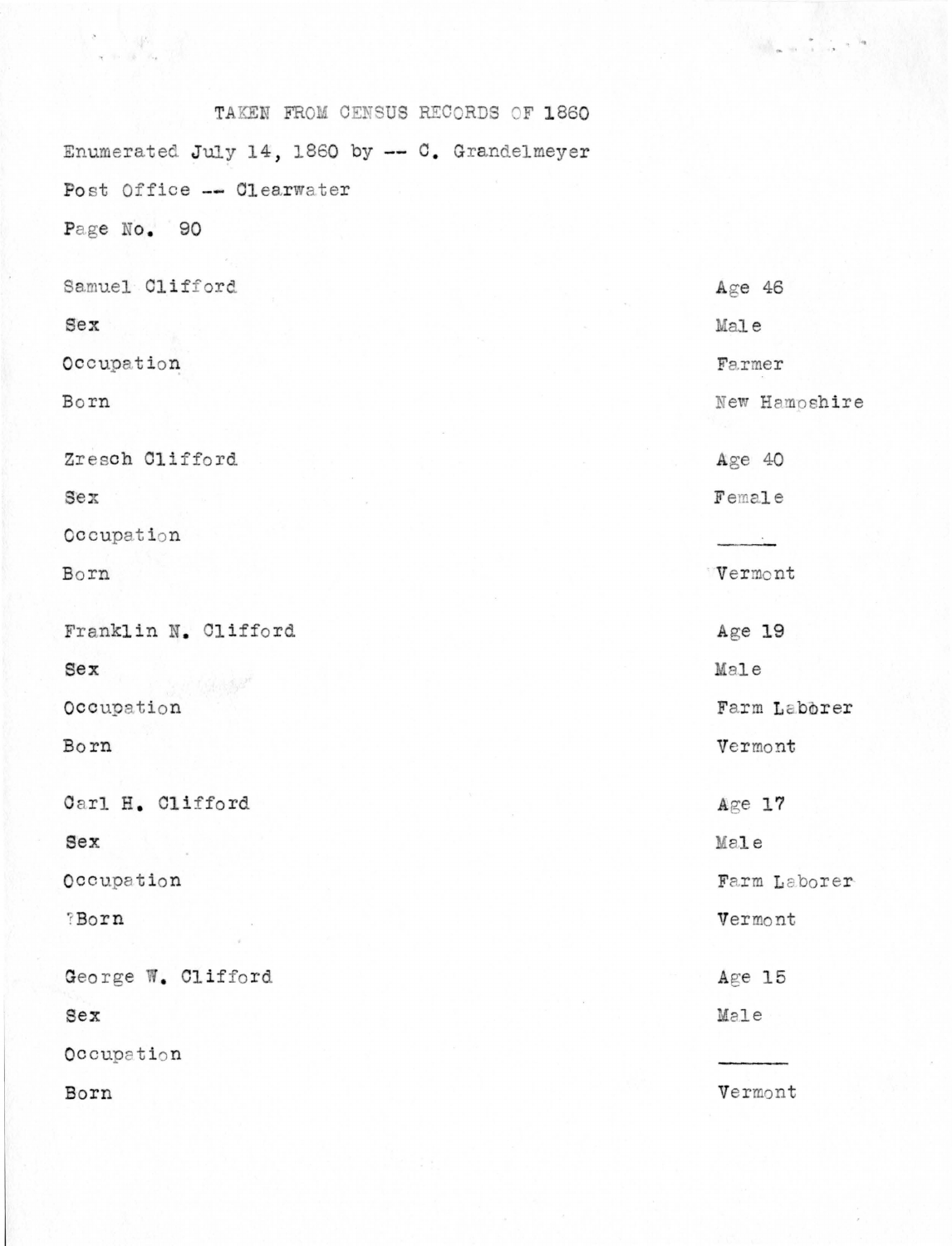H. Clifford

 $\begin{picture}(180,10) \put(0,0){\vector(1,0){10}} \put(15,0){\vector(1,0){10}} \put(15,0){\vector(1,0){10}} \put(15,0){\vector(1,0){10}} \put(15,0){\vector(1,0){10}} \put(15,0){\vector(1,0){10}} \put(15,0){\vector(1,0){10}} \put(15,0){\vector(1,0){10}} \put(15,0){\vector(1,0){10}} \put(15,0){\vector(1,0){10}} \put(15,0){\vector(1,0){10}} \put(15,0){\vector($ 

 $<sub>sex</sub>$ </sub>

Occupation

Born

Lora E. Clifford

### $<sub>sex</sub>$ </sub>

Occupation

Born

Clara E. Clifford

 $sex$ 

Occupation

Born

Page 2

Age 6 Male Vermont Age  $3$ 

 $\mathcal{N}_{\mathbf{p},\mathbf{m}} \xrightarrow{\mathbf{p}} \mathcal{N}_{\mathbf{Q}} \times \mathcal{N}$ 

Female

Minnesota

Age 1

Female

Minnesota